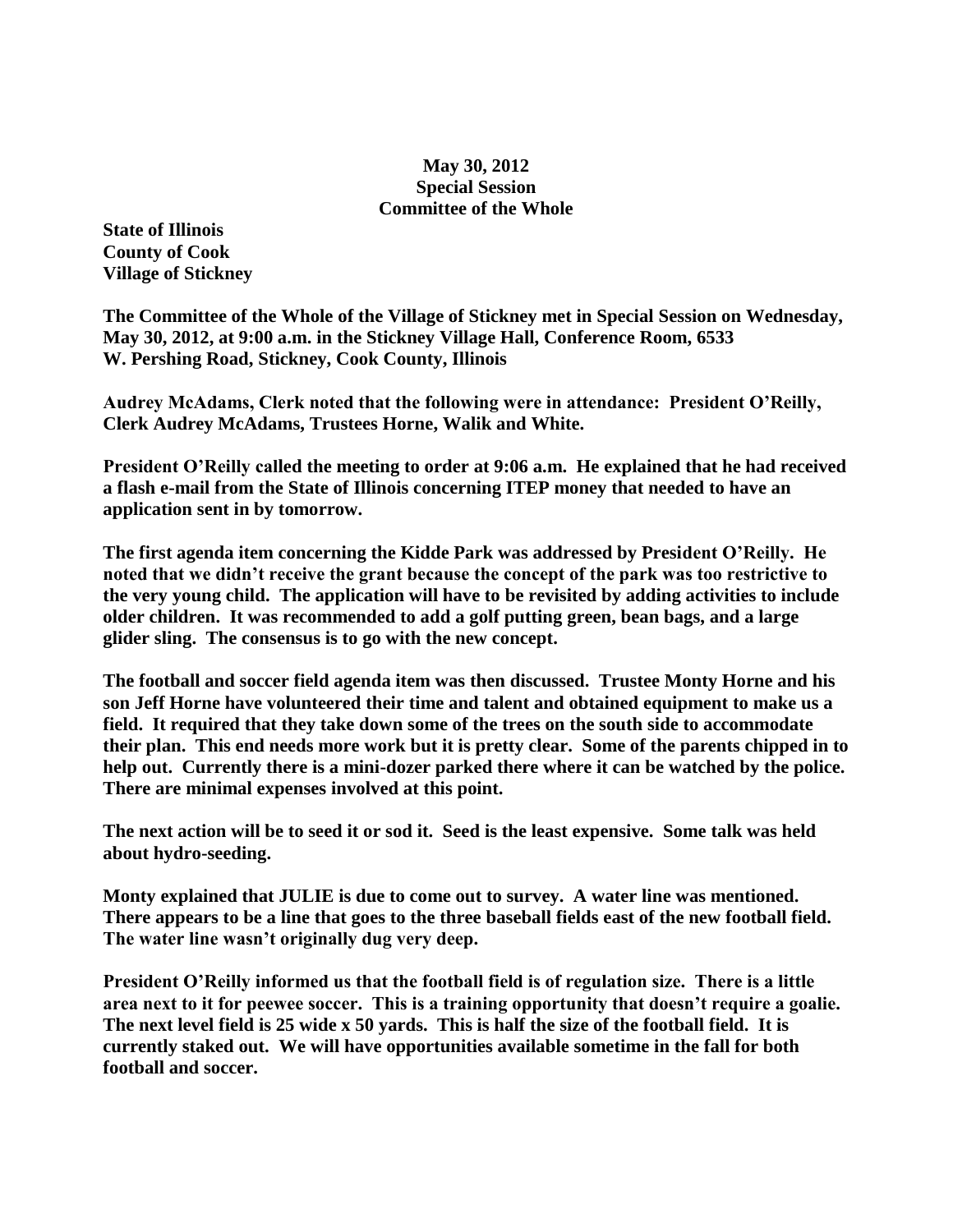## **Page 2**

**The question arose to secure the use of the field. Trustee White felt it should be secured. Damage could be done on purpose. President O'Reilly explained that we would have to go out for bids. When we got the fence for the dog park, we got three estimated prices.** 

**Monty Horne felt that the 5 foot fence would keep motor vehicles out of the fields. Some discussion was held about accessibility. Additional discussion was held concerning securing options especially to vehicles. There would be ruts that would prohibit play. They spoke of connecting the existing Little League fence to save fencing footage. Trustee Walik gave his opinion that he didn't think a fence would be needed along the tree line. He even recommended the use of cement barriers.** 

**A question was raised over bleachers. Trustee Walik told us that 50% of the fields he visits are bring your own chairs fields. Most of the people are most concerned just to have a field.** 

**Trustee Horne revisited the issue of using some of the existing fence. He explained that there is 75 feet between the baseball field and the new football field. He wanted some control over outsiders coming in using this field without a permit. Trustee Walik saw the need for an auxiliary to watch the area. President O'Reilly thought we could eventually have video security.** 

**A question was raised over what others charge for a permit fee. Jeff Boyajian will be asked to come in for his input.**

**President O'Reilly promoted the fact that the kids will be getting a return for their money. Just like with Little League. When we give them the (village's) money they use it towards the kids or the fields, something to help the program. Will we include them in our annual contributions. They also brought up a football parade. Obvious networking will have to be held between the leagues and the village.** 

**Mention was held about liability insurance.** 

**Trustee Horne remarked overseeing the football team practicing over the last weekend with easily over 100 kids in attendance. The coach produced over 12 guys to help the next day in the construction.**

**Trustee Horne explained the crowing of the field dropping 1/8 inch per foot for proper drainage.** 

**President O'Reilly also explained the need to get water over to the new field. There will be a mini hydrant brought in just like the Little League has.**

**President O'Reilly informed us of the Illinois Transportation Enhancement Program Grant. (ITEP) It is federal money that goes through Illinois. The mayor's caucus sent out the information that included a list of twelve items that they accept for grants. One of the items was bicycle/pedestrian facilities. President O'Reilly checked with our Village engineer, Tim Geary, if this included bike trails. He suggested that it would have to be targeted at a**